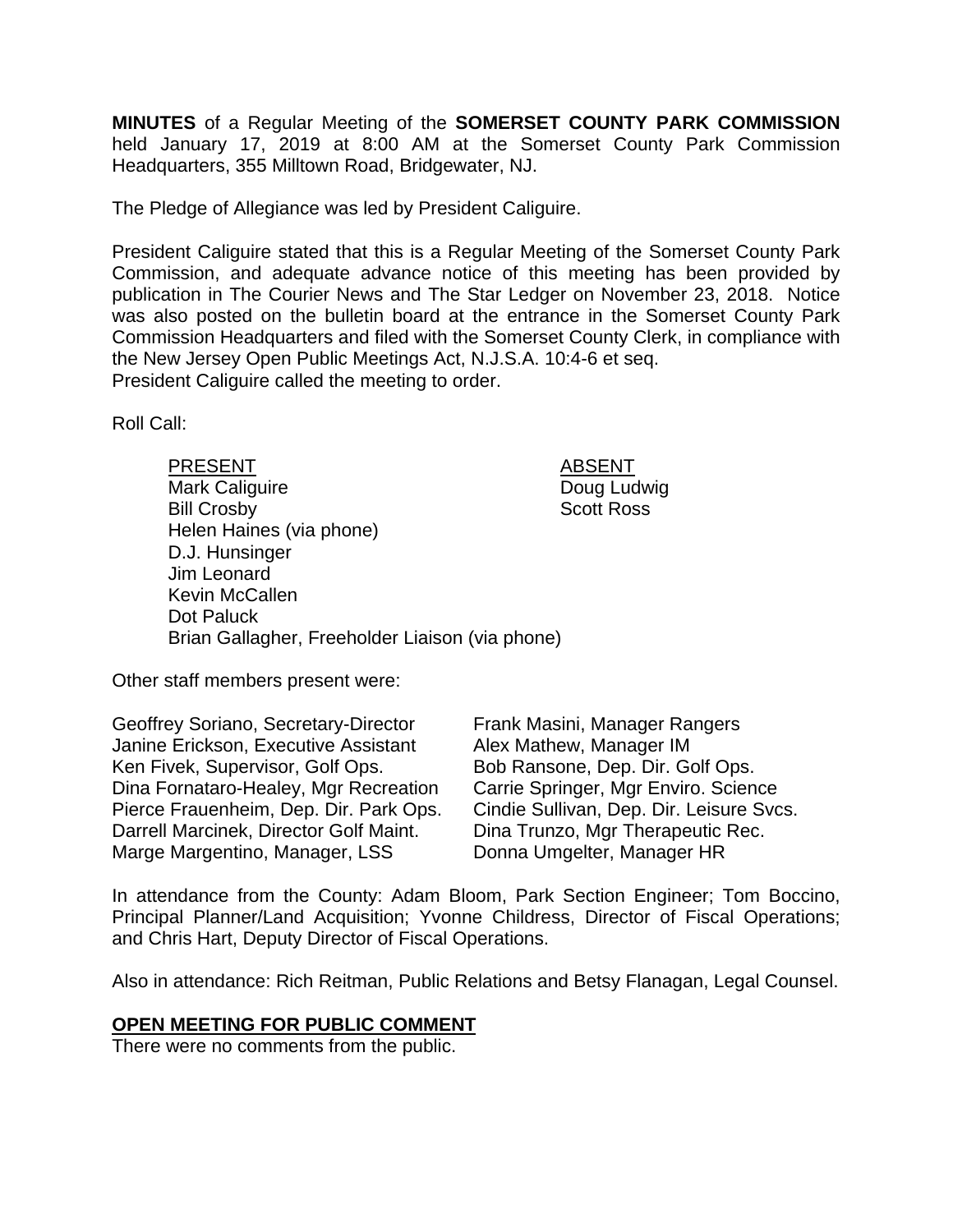## **APPROVAL OF THE MINUTES**

President Caliguire called for the approval of the minutes of the Close Out meeting held on December 28, 2018 and the Opening Meeting held on January 7, 2019. Moved by Commissioner Crosby; seconded by Commissioner Hunsinger. YEAS: Commissioners Crosby, Haines, Hunsinger, Leonard, McCallen, Paluck, and President Caliguire. NAYES: None. ABSENT: Commissioners Ludwig and Ross.

## **APPROVAL OF BILLS FOR PAYMENT**

The following resolutions were moved by Commissioner Crosby; seconded by Commissioner Paluck. YEAS: Commissioners Crosby, Haines, Hunsinger, Leonard, McCallen, Paluck, and President Caliguire. NAYES: None. ABSENT: Commissioners Ludwig and Ross.

## **Resolution R19-035 – Payment of Claims**

Resolution authorizing payment of claims in the amount of \$1,172,133.53 comprised of Bills in the amount of \$217,871.00, Other Expenses in the amount of \$232,584.30 and Salaries and Wages in the amount of \$721,658.23 for the period of December 28, 2018 through January 16, 2019.

## **Resolution R19-036 – Emergency Temporary Appropriations**

Resolution authorizes emergency appropriations to various departments.

## **Resolution R19-037 – Transfer of Reserve Appropriations**

Resolution authorizes the transfer of 2018 reserve appropriations for the payment of expenses.

## **Resolution R19-038 – Confirming Orders**

Resolution authorizes the payment of confirming orders totaling \$10,724.43.

## **Resolution R19-039 – Additional Funding for Previously Awarded Contracts (Leisure Services)**

Resolution authorizes additional funds for previously awarded contracts.

### **Resolution R19-040 – Authorizing Additional Funding for Previously Awarded Contracts (Golf)**

Resolution authorizes additional funds for previously awarded contracts.

### **Resolution R19-041– Authorizing Additional Funds for Previously Awarded Contracts (Administration)**

Resolution authorizes additional funds for previously awarded contracts.

## **Resolution R19-042 – Authorizing Additional Funds for Previously Awarded Contracts (Park Operations)**

Resolution authorizes additional funds for previously awarded contracts.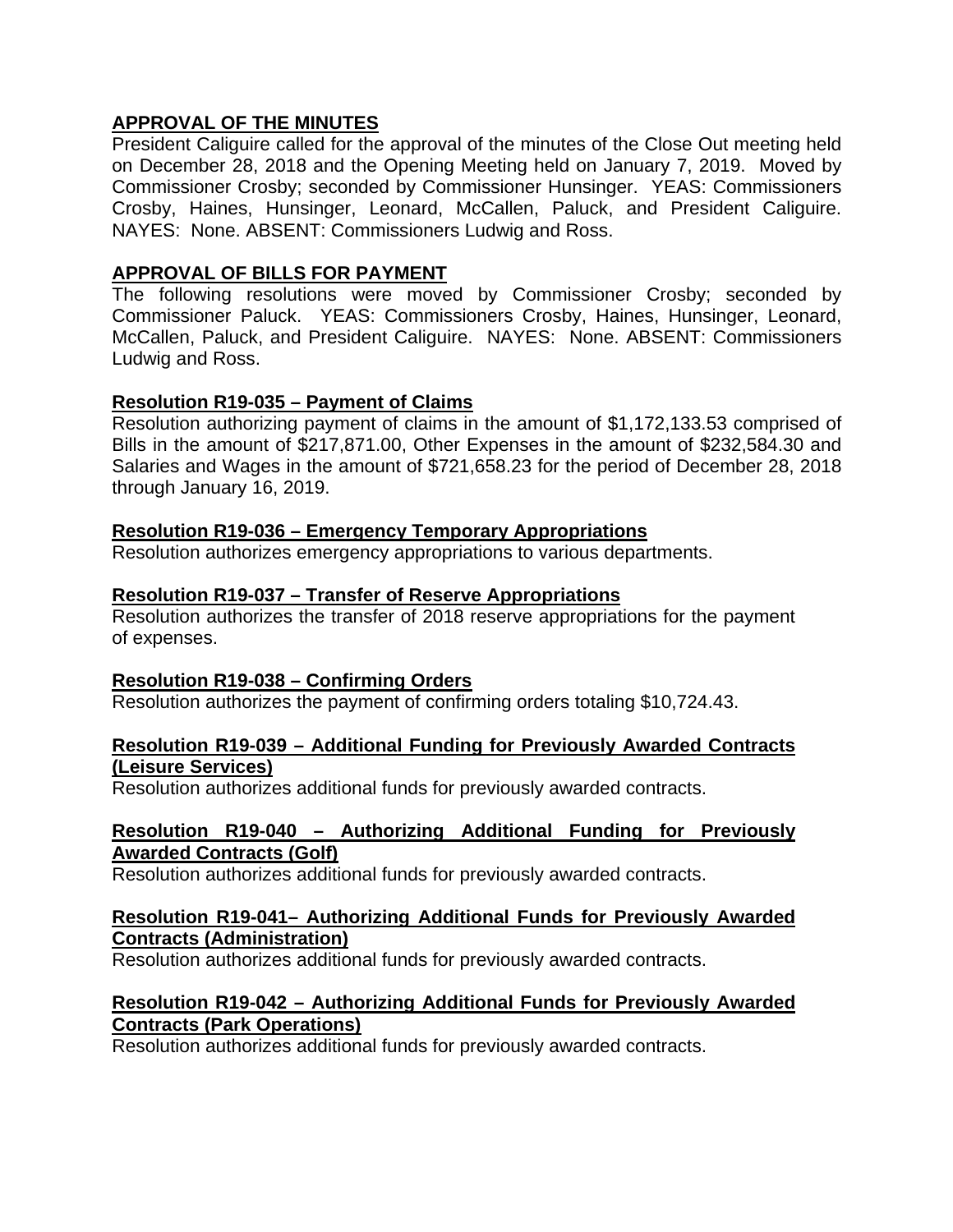## **Resolution R19-043 – Amending and Cancelling Certification of Funds for Previously Awarded Contracts**

Resolution cancels and amends certification of funds for previously awarded contracts.

# **DIRECTOR'S REPORT**

Director Soriano submitted a report for the month of December 2018.

# **COMMISSION CORRESPONDENCE**

- 1. Notice of Public Hearing from NJ Water Supply Authority regarding application by Township of East Brunswick for renewal of its current uninterruptible supply contract.
- 2. Letter from the Township of Bridgewater requesting use of SCPC Headquarter facilities as a polling location.
- 3. Somerset County Department of Public Works forwarded a copy of the contract with NJ Water Supply Authority authorizing supply of water to the Neshanic Valley Golf Course.
- 4. Notification from Thomas and Maria Kavouras regarding the planned 2019 demolition of the house located at 16 Lord Stirling Rd and build of a new house at said location.
- 5. Notice of rate proposal received from New Jersey Water Supply Authority.
- 6. Letter received from State of NJ Department of Environmental Protection detailing the NJ Division of Fish and Wildlife and the NJ State Council of Trout Unlimited program entitled Trout in the Classroom and requesting authorization to release Trout into trout maintained streams.

# **CONSENT AGENDA**

# **RESOLUTIONS**

The following resolutions were moved by Commissioner Crosby; seconded by Commissioner McCallen. YEAS: Commissioners Crosby, Haines, Hunsinger, Leonard, McCallen, Paluck, and President Caliguire. NAYES: None. ABSENT: Commissioners Ludwig and Ross

**Resolution R19-044 – Designating Public Agency Compliance Officer** 

Resolution designates Karen McGee as the P.A.C.O.

**Resolution R19-045 – Designating Official Newspaper and Place for Posting of Notices** 

Resolution designates the Courier News and/or the Star Ledger as the official paper of the Park Commission.

# **Resolution R19-046 – Adopting Revisions to By-Laws**

Resolution adopts revisions to the By-Laws.

# **Resolution R19-047 – Authorizing Return of Security Deposit to RYJAM, Inc. T/A Merri-Makers Caterers**

Resolution authorizes the return of security deposit to RYJAM in the amount of \$8,000.00.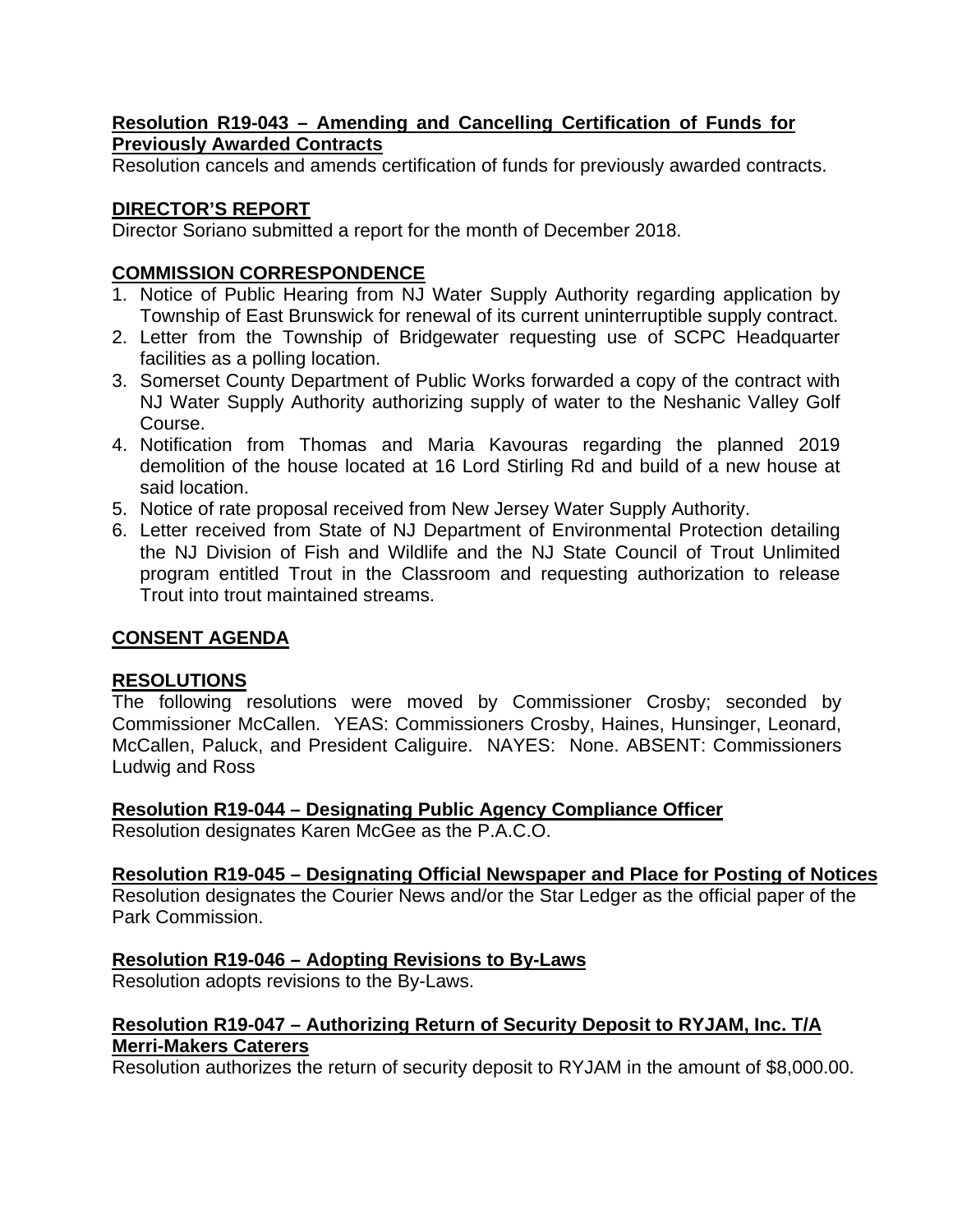## **Resolution R19-048 – Creating New Position of Accounting Coordinator**

Resolution authorizes the creation of a new position of Accounting Coordinator.

## **Resolution R19-049 – Adopting Cash Advance for Adult Day Trips**

Resolution adopts a cash advance in the amount of \$180.00 for adult day trips to cover the cost of vehicle tolls, parking, admission fees, and staff meals.

## **Resolution R19-050 – Authorizing use of County Contract for Purchase of Golf Course and Park Maintenance Materials**

Resolution authorizes purchases from Andre & Son, Inc.; Aquarius Supply; Britton Industries; Nutrien AG Solutions; Fisher & Son Company Inc.; Grass Roots Turf Products Inc.; Harrells, LLC; Jesey Mulch Products; Landscape Materials Inc., Levitt's LLC; Mitchell Products; Plant Food Company Inc.; Reed & Perrine Sales Inc.; Seeton Turf Warehouse LLC; SiteOne Landscape Supply; Synatek; Tuckahoe Sand & Gravel Inc.; and Viersman Sales & Service  $\overline{L}$ 

## **Resolution R19-051 – Authorizing use of Morris County Cooperative Contract for Purchase of Landscaping Materials and Supplies**

Resolution authorizes purchases from Fisher & Son Company Inc., Grass Roots Turf Products Inc., Levitt's LLC, SiteOne Landscape Supply, Aquarius Supply, and The Fibar Group LLC.

## **Resolution R19-052 – Authorizing use of Morris County Cooperative Contract for Purchase of Lumber, Insulation, Hardware, Paint and Paint Supplies**

Resolution authorizes purchases from Riccardi Brothers and Sherwin Williams not to exceed \$1,400.00.

## **Resolution R19-053 – Authorizing use of State Contract for Purchase of Maintenance and Repair for Heavy Duty Vehicles**

Resolution authorizes purchases from Tony Sanchez LTD not to exceed \$3,000.00.

## **Resolution R19-054 – Authorizing use of Morris County Cooperative Contract for Purchase of Fire Alarms, Sprinklers, Standpipe Systems and Fire Pumps**

Resolution authorizes purchases from Absolute Protective Systems Inc. not to exceed \$1,000.00.

## **Resolution R19-055 – Awarding the Second and Final Year of a Two-Year Contract for Horse Bedding**

Resolution awards the second and final year of a two-year contract to Bohonyi Corporation not to exceed \$11,702.00.

## **Resolution R19-056 – Authorizing use of State Contract for Purchase of Copiers, Maint, and Supplies**

Resolution authorizes purchases from RICOH USA not to exceed \$3,169.05.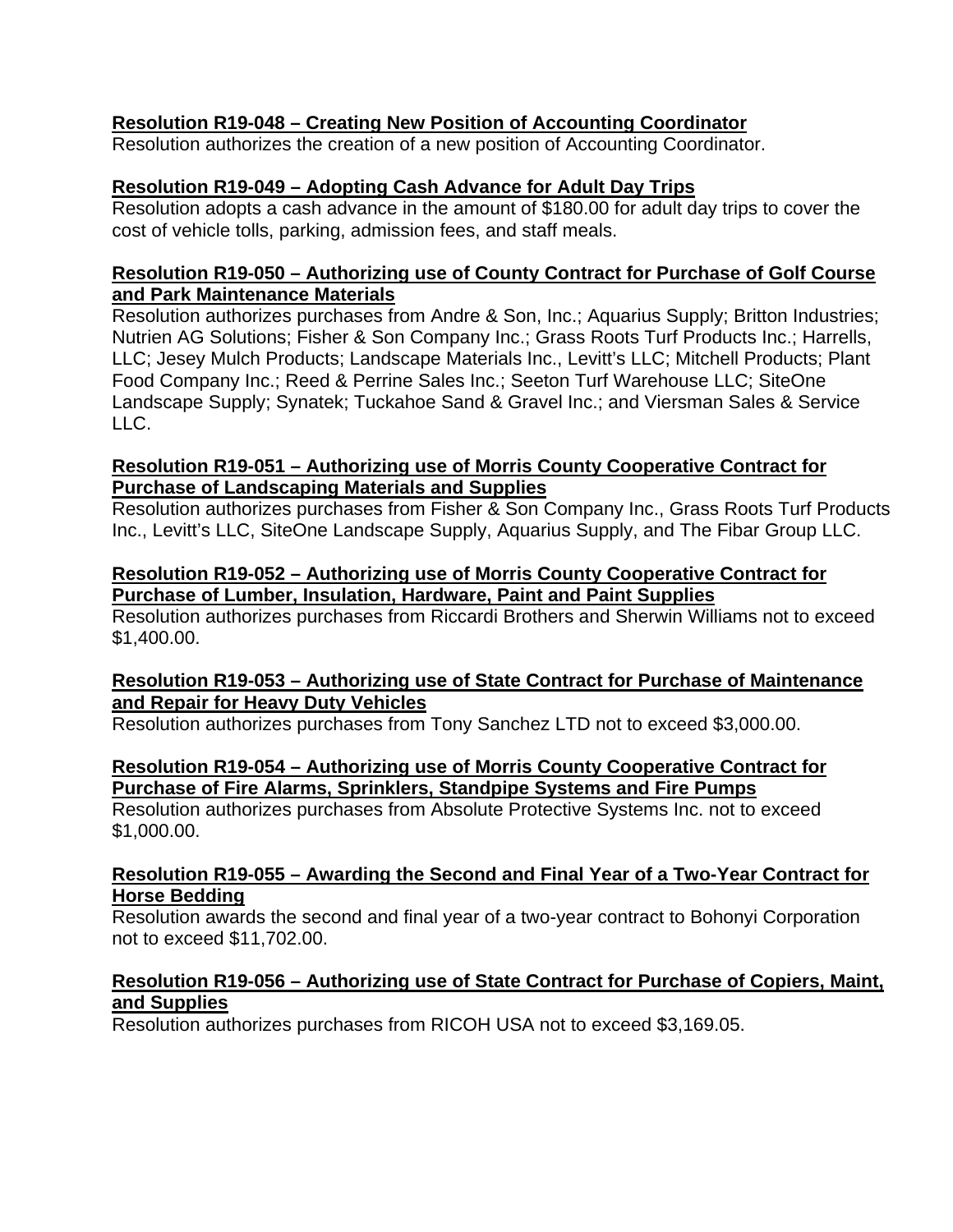## **Resolution R19-057 – Authorizing use of State Contract for Renewal of Rapid Recovery Maintenance Support for a Three-Year Period**

Resolution authorizes maintenance support from SHI not to exceed \$2,652.15.

### **COMMITTEE REPORTS**

#### **CFO's Report**

Commissioner Crosby submitted a report for the month of December 2018.

In CFO Nick Trasente's absence, Director Soriano stated that all departments have submitted their budgets to the County. Director Soriano is awaiting meeting dates with Nick Trasente, Park Commission Treasurer, to review the budget figures. Once the meetings have been completed, Director Soriano will meet with the Finance and Budget Committee to review the proposed 2019 budget.

#### **HUMAN RESOURCES**

Commissioner Leonard, Chair of the Committee, submitted a report for the month of December 2018.

Donna Umgelter, Manager, Human Resources, stated that there is a Naturalist position and Therapeutic Recreation Assistant position currently available.

Director Soriano stated that the Park Commission created a new Accounting Coordinator position to serve as a resource for County Finance and the Park Commission. Since the retirement of the Business Administrator, a need for a finance staff person has become apparent. The development of the position was coordinated with the County Finance Division.

#### **LEISURE SERVICES**

Commissioner Ludwig, Chair of the Committee, submitted a report for the month of December 2018.

Carrie Springer, Manager, EEC, stated that there were 2,375 visitors to this year's Festival of Trees exhibit making it the most successful exhibit since its inception. More than 600 families were in attendance at last weekend's Children's Art Exhibit at the EEC. A prescribed burn is taking place at multiple fields at the EEC today under the supervision of the New Jersey Forest Fire Service.

Marge Margentino, Manager, Lord Stirling Stable, encouraged everyone to attend a fundraiser being held tonight at Texas Roadhouse. The event is being sponsored by the Friends of Lord Stirling Stable.

Cindie Sullivan, Deputy Director Leisure Services, stated that the Annual Corporate Sponsorship Breakfast will be held at Headquarters on January 25, 2019 at 8am. Cindie encouraged the Commissioners to attend the breakfast as an opportunity to thank the local community that support the Park Commission.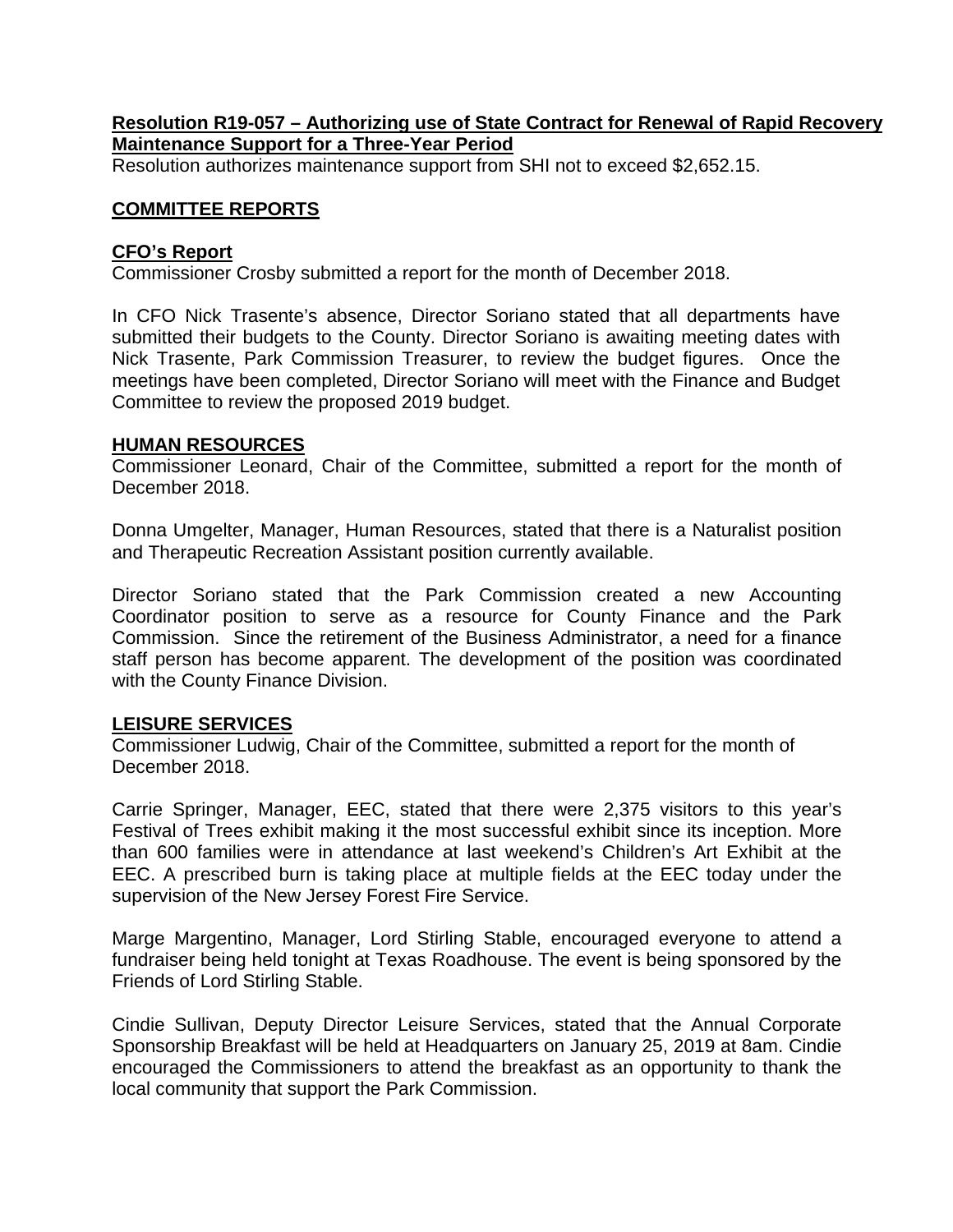## **GOLF MANAGEMENT**

Commissioner Paluck, Chair of the Committee, submitted a report for the month of December 2018.

Darrell Marcinek, Director Golf Maintenance, stated that an Eagle Scout built six Barn Owl Boxes for Park Commission golf courses for his Eagle Scout Project which supports the courses environmentally friendly efforts. Darrell reported that Golf Maintenance Staff is working on general in-house maintenance projects

Ken Fivek, Supervisor, Golf Operations, stated that 2019 is off to a good start for golf. Golfers have been out on the two open courses; Spooky Brook and Neshanic Valley Golf Courses. Neshanic Valley Golf Course was open for a January 1<sup>st</sup> Shot Gun event and had 100 golfers in attendance. The event generated \$6,000.00 in revenue and plans are to have it be an annual event as weather permits.

### **INFORMATION MANAGEMENT**

Commissioner McCallen, Chair of the Committee, submitted a report for the month of December 2018.

Alex Mathew, Manager, Information Management, stated that work was completed on the network firewall installation last week. A schedule for hardware replacement will be discussed at today's ITAG meeting.

## **VISITOR SERVICES**

Commissioner Crosby, Chair of the Committee, submitted a report for the month of December 2018.

Frank Masini, Manager, Park Rangers, reported that a rescue was made at the Sourland Mountain Preserve last weekend. A hiker experienced an allergic reaction and needed emergency attention. Park Rangers Correro and Kruegel assisted the paramedics and the police in the rescue. The hiker was safely transported out of Sourland Mountain Preserve and taken to the hospital by EMS. President Caliguire would like to formally recognize the Park Rangers for their efforts.

Commissioner Crosby stated that he has a group of volunteers willing to assist with repair work at the Sourland Mountain Preserve but will need to figure out logistics of getting materials to the designated locations. Pierce Frauenheim, Deputy Director, Park Operations, stated that the new tree service vendor, Predator, may be able to assist with getting materials to said sites using some of its machinery. Commissioner Haines suggested seeking assistance if needed from local fire companies.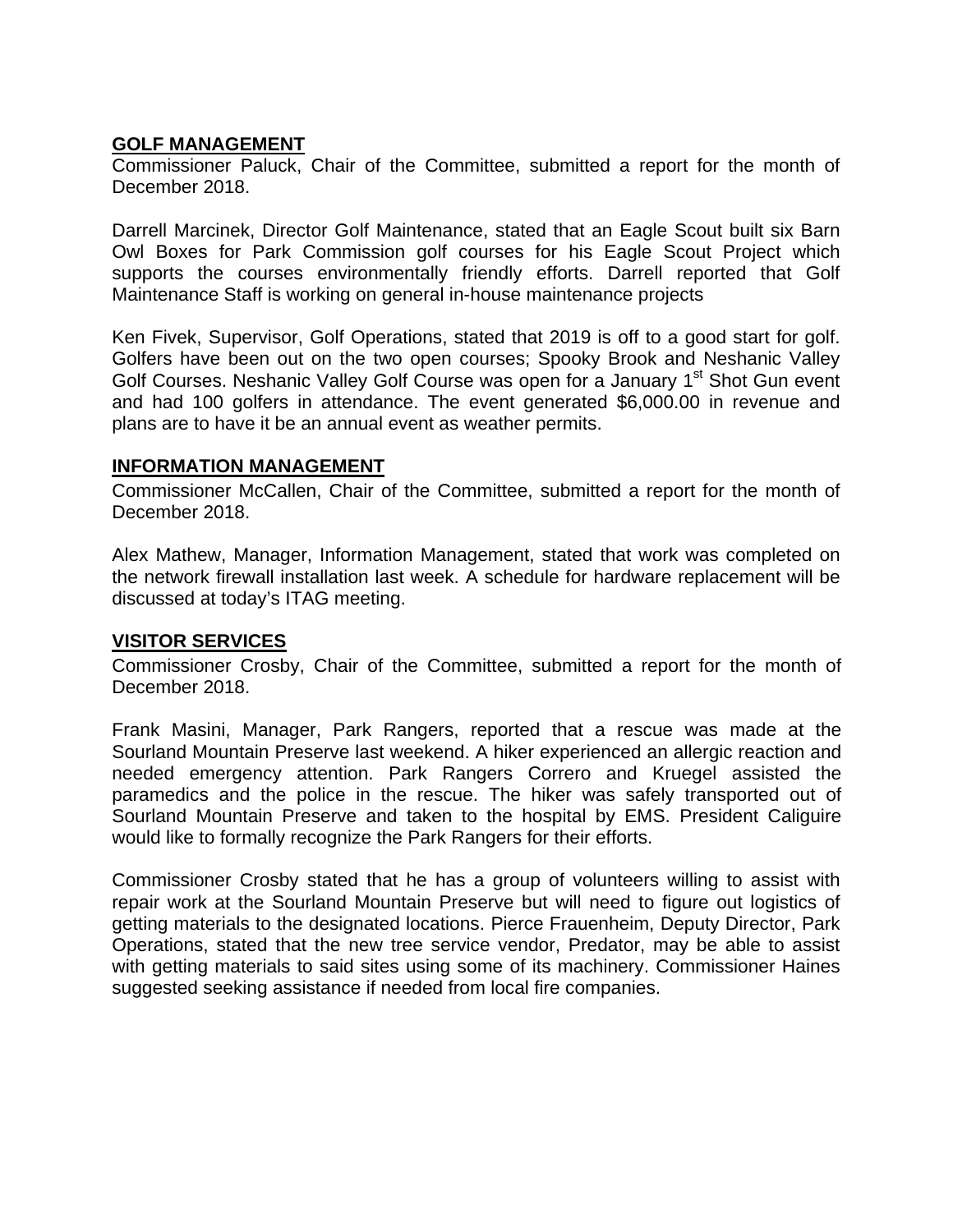## **PROPERTY MANAGEMENT**

Pierce Frauenheim, Deputy Director, Park Operations, stated that a meeting will be held on January 25 at 9:30 a.m. to meet with current farm licensees to discuss concerns they raised at the December 28, 2018 Park Commission Meeting. Pierce invited the Property Management Committee to attend.

## **PLANNING AND LAND ACQUISITION**

Tom Boccino, Parks Section Principal Planner, Land Acquisition, presented a report for the month of December 2018.

Tom Boccino stated that he is working on the Open Space Advisory Committee Annual Report, which should be available next month.

## **CAPITAL FACILIITES – CONSTRUCTION and ENGINEERING**

Adam Bloom, County Park Engineer, presented a report for the month of December 2018.

Adam stated that plans have been finalized to re-bid the Colonial Park Spray Park project on January 24, 2019. Bids will be open on February 7, 2019. Adam anticipates completion of the project in the summer.

## **PARK MAINTENANCE & HORTICULTURE**

Commissioner Hunsinger, Chair of the Committee, submitted a report for the month of December 2018.

Pierce Frauenheim, Deputy Director, Park Operations, reported that Park Maintenance staff is mulching Christmas trees that are being dropped off at the various park locations. 200 trees will be planted at various parks during the spring. Predator Tree Service has been doing a great job cleaning up fallen trees and large branches in the Raritan River from the Duke Island Park head gates to the Basilone spillway.

#### **AUDIT COMMITTEE**

No report.

## **FREEHOLDERS REPORT**

Freeholder Brian Gallagher thanked the Commissioners for volunteering their time to be a part of the Park Commission and thanked park staff for all their hard work. Freeholder Gallagher is looking forward to working with the Park Commission.

## **OLD BUSINESS**

No report.

## **NEW BUSINESS**

President Caliguire stated that the February 21, 2019 Park Commission meeting will be held at 3:30 p.m. at headquarters to allow Freeholder Gallagher to attend the meeting in person.